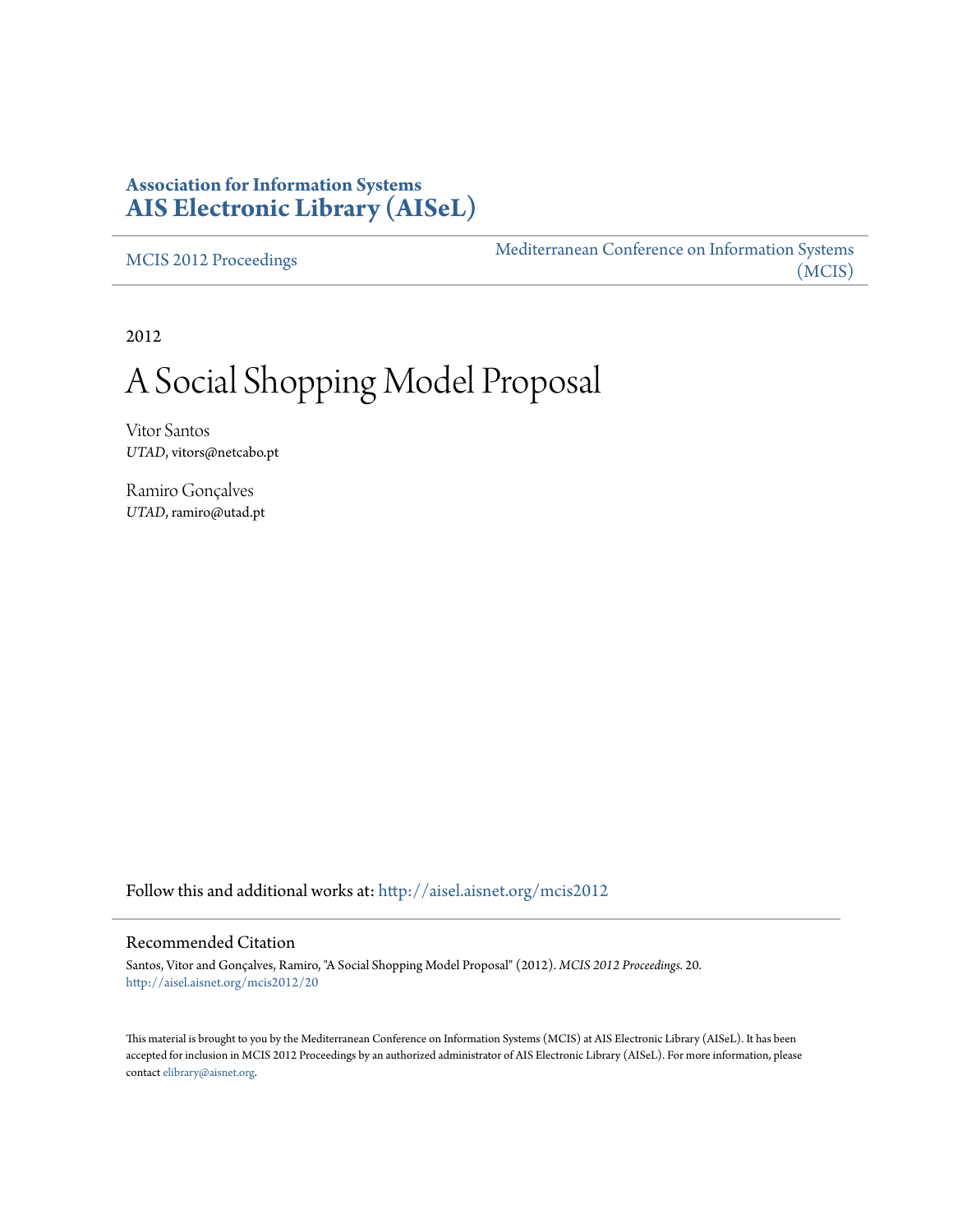## A SOCIAL SHOPPING MODEL PROPOSAL

Vítor Santos, Ramiro Gonçalves Universidade de Trás-Os-Montes e Alto Douro Escola de Ciências e Tecnologia, Departamento de Engenharias [vitors@utad.pt](mailto:vitors@utad.pt) ; [ramiro@utad.pt](mailto:ramiro@utad.pt)

#### Abstract:

*Social shopping allows potential buyers to obtain information and opinions issued by other buyers with similar profiles, on products and services they are planning to acquire. On another hand, under companies' point of view, social shopping offers them a way to analyze the market and detect consumers' tendencies.*

In the present article we propose a model that expands the models of current social shopping by *adding the possibility of the community to proceed to self-determination of the products and services basket, by determining what they want to buy, and in some occasions, when. This way, instead of allowing a brand or product to create in the community users the need or will to buy, it is the community itself, through social networks, to self-influence in the sense of defining what are the products and services they want to be marketed and in what way, thus obtaining better prices and reaffirming its identity.*

*Keywords: Social shopping; e-business, business models*

#### **1.INTRODUCTION**

In the last decade, the World Wide Web has witnessed the emergence of Web 2.0 services, such as video sharing, blogging platforms, social networking and social bookmarking [12].

Social networks have conquered their space in our society's day-to-day, they continue to steadily grow and have nowadays a strong influence in people's decision-making. We know their behavior is influenced by several aspects, where the surrounding environment and contact list are paramount [10, 11].

Due to the number of social networks users and potential viral effect, these have become an attractive way in divulging products and services. The interest in knowing how to maximize the use of social networks has been a target in multiple studies in several areas of knowledge, from psychology, sociology, management and economics, being the marketing area the one trying to use these platforms heavily, in order to promote products and services.

Among several benefits and challenges brought by Social Networks, we can't ignore their potential in what e-commerce is concerned. To accompany the acceptance of cybernauts of these new communication spaces, like for instance Facebook, and understanding whether these users are as well motivated in participating and taking advantage of these platforms as online shopping places, seems to be a relevant issue.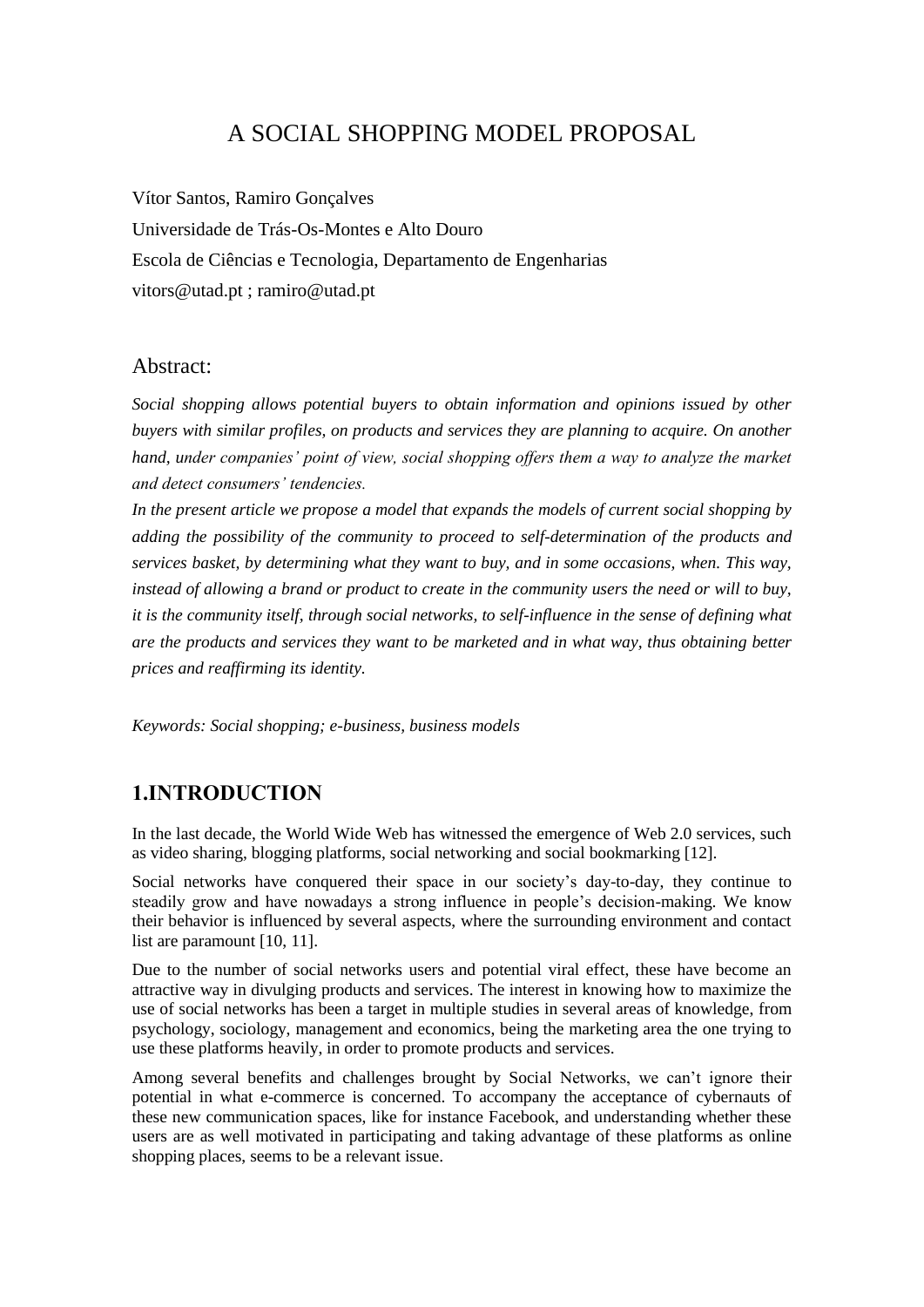In this article we propose a model and architecture for social shopping based on a social network where their members define and determine what and when to buy, instead of being influenced by brands or products who try to use the same community as a vehicle for marketing actions.

The present article, apart from this introductory section, is structured in four other sections: Social Shopping, Model Proposal, Architecture and Conclusions, and future work.

#### **2. ON SOCIAL SHOPPING**

Boyd and Ellison define social network sites as being web-based services, that allow individuals to build a public or semi-public profile within a limited system, to articulate a list of other users with whom they share a connection, to watch and go through the personal connections lists, as well as those made by people within the system [3].

Social networks have proven to be very useful and powerful beyond their initial competences. An example of it is their use in politics, teaching, marketing, and in many other activities and areas of collaboration and cooperation. In this context, a new area arises known commonly by social shopping [1].

Shopping has always been a social experience and social networking allows consumers to interact with individuals—many of whom are likely strangers [13].

Social shopping is a way of electronic commerce based on social networks, where «friends» influence others to buy [11]. Social shopping uses technology to mime social interactions found in malls and physical stores. On another hand, social shopping is also a way for a company to assess the market and detect consumers' tendencies on a product and/or a service. In the present day there is a social network created exclusively for this purpose, called Frugar [\(http://my.frugar.com.br\)](http://my.frugar.com.br/). There are also plugins for social networks, as Facebook, for this purpose.

Frugar is a Brazilian social shopping network where one can find opinions of the members about products and services one can eventually acquire. It is a social network whose objective is to be a reference to people wanting to purchase something. One just needs to register to Frugar and create a list of products, contributing in the development of the community by commenting on them. It is also possible to add friends or meet new people with similar taste, and follow them to see what they buy or what comments they're making. The objective of Frugar is to have 1 million users during the first year of existence.

Some virtual shops use social networks API's in order to interact with the customer, in the form of social shopping, like Levi's Friends Store. Levi's created a social shopping channel, destined essentially to an audience with ages between 18 and 34. The channel is meant to be complementary to Levi.com electronic platform. Levi.com electronic commerce platform visitors can see invites to use Facebook Connect and «Like» the brand, or in jargon «to become a fan».

The customers' preferences are expressed by the «brand ambassadors» through a simple «Like» telling your friends these are your favorite jeans. For instance: «John likes 501 Original Jeans». The «Like» will show in Facebook feeds that takes the customer directly to the page with product details. Levi's Friends Store is filled with products where users and friends have manifested themselves via «Like» [2].

Naked Pizza held a promotion only divulged in Twitter. The result was a 15% increase of sales in a single day. Palm, needing to increase their smartphone device developed an application for Facebook. Users of that application registered and received news on the product. A message was sent to around 70 thousand registered users, and in 3 hours, 3 thousand had read them. The return of this action in sales was made clear [5].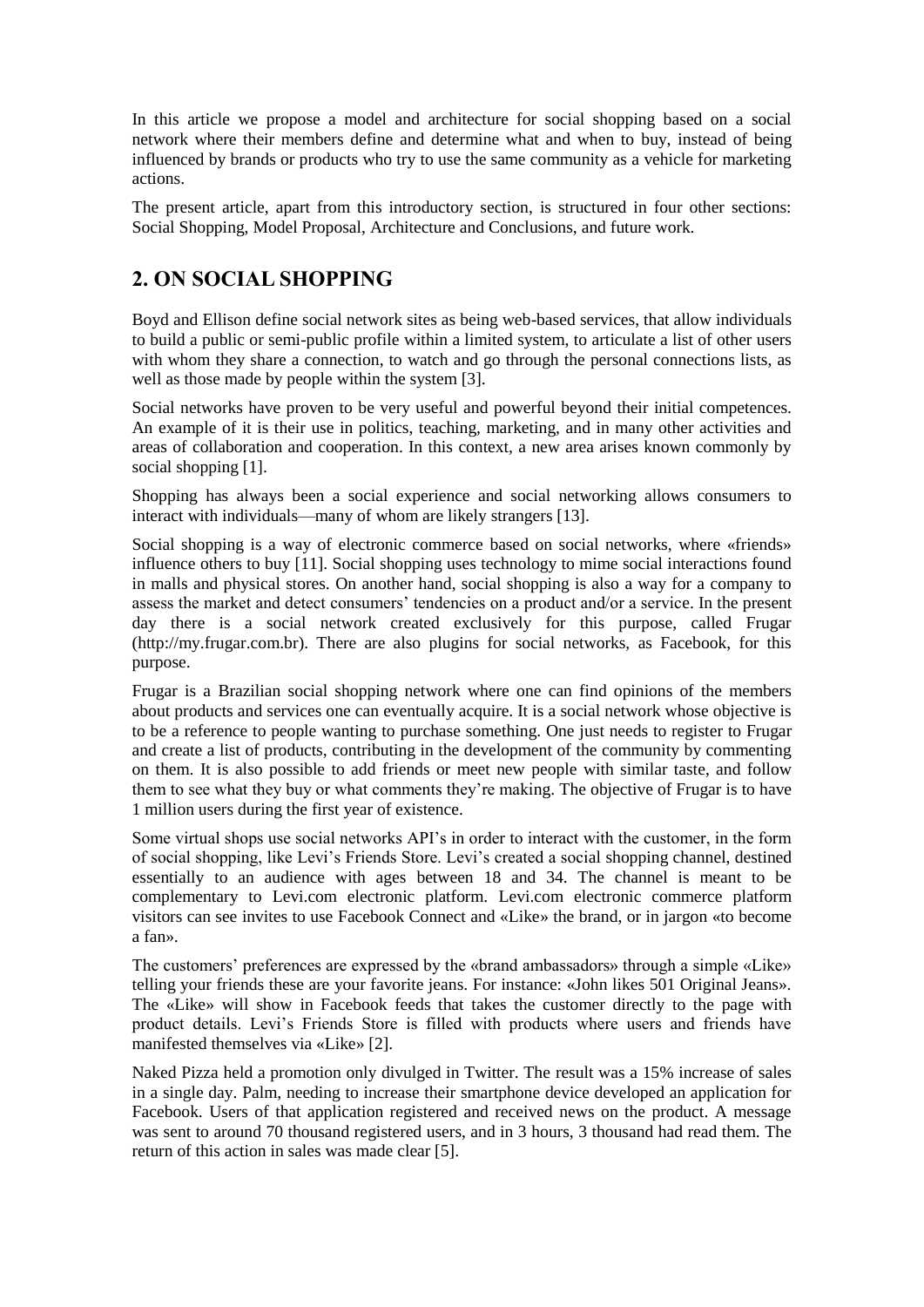«Sony Electronics» chose to use social networks as a blog, which allowed maintain contact between the user and the company. In the end, this company was reachable in other social networks as Youtube, Flickr and Twitter. Through these networks they could convey information on their products to consumers [6].

The constructer «Tecnisa» uses Twitter to divulge their services. An example of success due to the use of this tool was the sale of an apartment by users who followed the company via Twitter [5].

In Portugal, «Tap» and «Coca-Cola» show themselves in social networks using these with the objective of showing their customers their products/services and promotions [9]. «PT» uses Web 2.0 tools to make available online support to their customers, allowing in a quick and effective way the enlightenment on wuastions [7]. «Sol Mélia» group resorted to Web 2.0 tools to get more information on their clients, and thus keep updated and prepared according to their demands. To do so, the group assigned several employees the task of maximizing the use of social networks use, in order to make business and getting to know the clients better [8].

#### **3. MODEL PROPOSAL**

The presented proposal in this work consists on a new social shopping approach, where the community itself determines what they are interested in buying (basket) and, in some situations, when. This way, instead of letting a brand or product create the need or will to buy on the users, it will be the community, through a network effect to self-influence, in order do define what they want to buy, by assuring exemption related to brands, products and services. The management of the community has as major tasks to propose products and services, and to handle the whole process, from the client's choice to delivery and due payment. Such a community allows two important things: on one hand, it's the very community that defines the basket of products and services they mean to acquire, translated in a specification for potential suppliers and ulterior contractual agreement; on another hand, after a while, it will be possible, resorting to data mining techniques, to create a concept that effectively represents the community.

The model we propose is based on a members community, interested in a certain set of products, come together to determine in a certain time period, a basket of products and services to be acquired.

The community starts by proposing a relatively vast basket. The members then point out their preferences, and make comments on the products and services in the basket, which will influence the choice of other members.

When the moment or pre determined date is reached, they define a products basked for that period of time, based on the community members' preferences. This products choice process can be achieved based in the comments analysis or simply through vote.

When the basket is set, so is its cost, and a period of ordering/payment is opened. At the end of this period the orders are handed to the social shopping store suppliers and to the logistic operator, in charge of product pick & pack. This process is illustrated in Figure 1.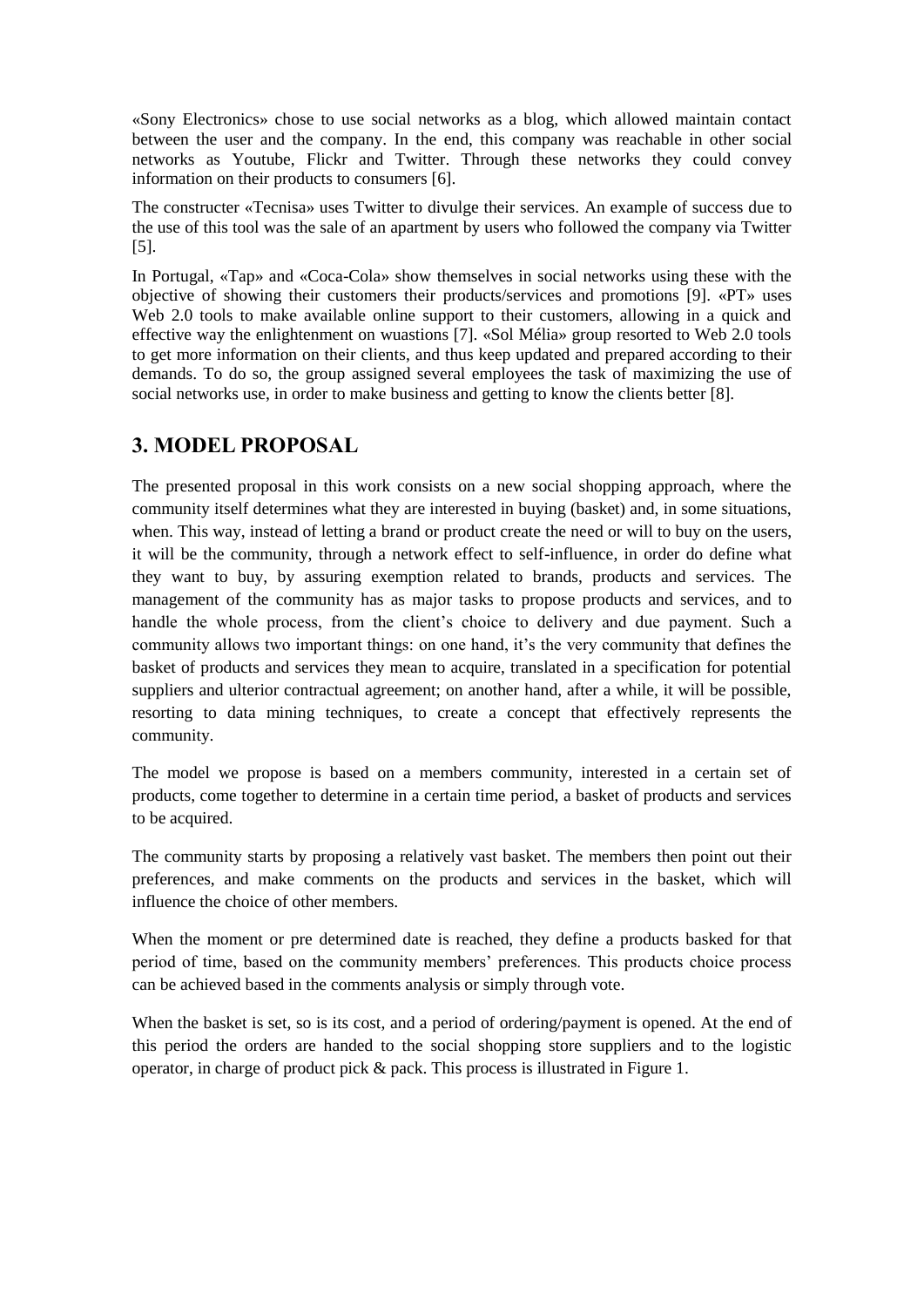

*Figure 1 - Social shopping model with self-defined shopping basket*

At the same time, the community management will have to ensure total exemption related to brands or products intrusion that try to influence direct or indirectly the array of the products in the basket.

## **4. ARCHITECTURE**

A social network site has as main asset to act like a destination hub to those who want to build or expand their social and professional networks, by establishing a relation with people of similar interests.

A social network site incorporates several tools that allow people to interact, to contribute with information, take part in several activities, and to build, in an informal and voluntary way a «sense of community». It may also be considered a provider of communication and collaboration supplier, as well as a contents infrastructure.

Usually, social networks architecture applications have specific components that allow:

- Defining an online profile (or character;
- Listing personal preferences (for instance friends and colleagues)
- Receiving notes on their connection activities
- Taking part in group or community activities
- Configuring preferences and permission control.

Some social networks provide automatic and advanced services, as event analysis and statistic functions.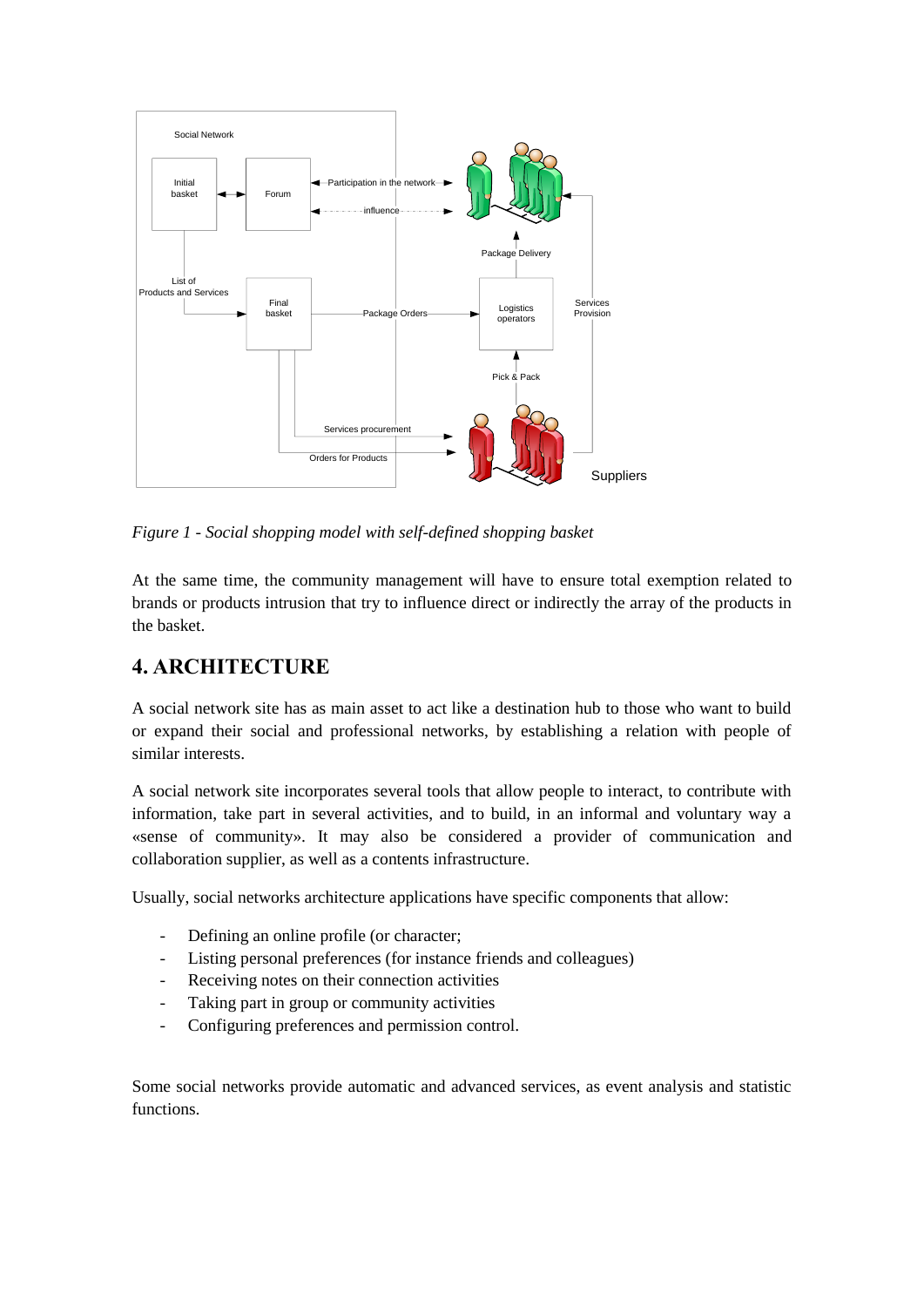These can be linked to support platforms in order to integrate some necessary functions to their activity, which are though not assumed as main functions (e.g. directory and safety). In Figure 2 we present the base architecture of a social network site.



*Figure 2 – Basic architecture for a social networking site (adapted [4])*

In order to make possible this social shopping model we must change its basic architecture, by adding functions that allow the commercialization and sale of products and services, and that make them available to the participation of its Members in defining the products basket.

Therefore, as shown in Figure 3, we propose to include a new commercial services module within the infrastructure, and a new participation tool in a designated community for shopping.



*Figure 3 - Extended social network site architecture for social shopping*

The community participation tool is a generic module that aims at allowing community members to access aggregated lists of products and services, to comment and select them (by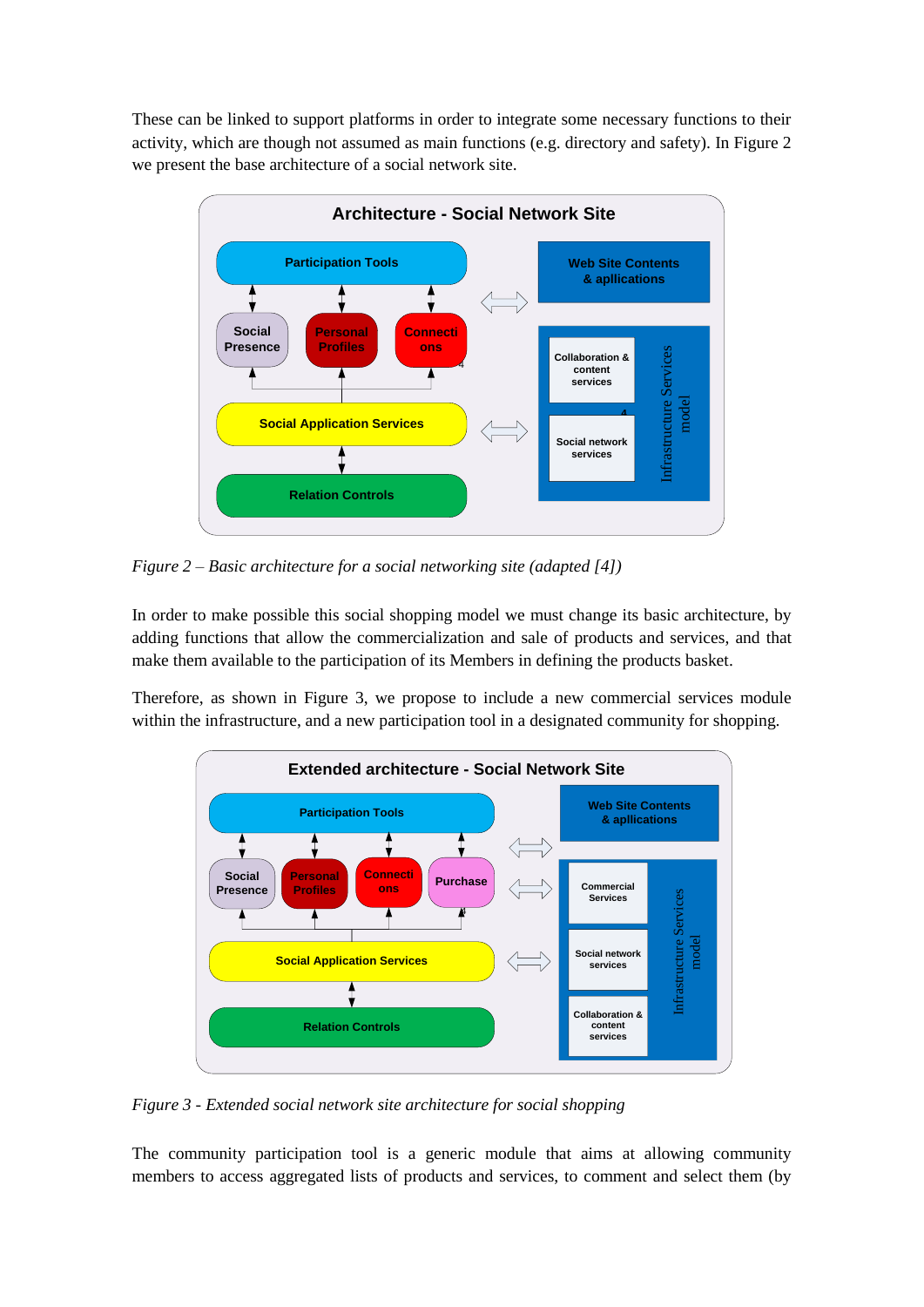including here the possibility of the choice being made through vote) to be part of the purchase basket. This tool adds value to the network, for it allows increasing the level of participation of social network users, as well as help them satisfy their consumers' wants.

The commercial services infrastructure increases the social network's functionalities so as to integrate typical electronic commerce services. The minimal architecture for the infrastructure is presented in Figure 4. In electronic commerce, unlike in physical stores, where the client is faceto-face with the vendor, receiving the merchandise first and paying after, usually the client pays first, the store confirms the payment, and only there the merchandise delivery process is started. This is due to the fact the store has to confirm the payment. So, from the store's point of view, when a payment is made, a request is created, which is only considered a package after the payment is verified. After the confirmation the merchandise delivery process to the supplier starts, usually involving a logistic operator. He collects the products in the warehouse or suppliers, separates them by individual order and delivers the package to the client during the agreed time.



*Figure 4 - Minimal architecture infrastructure for services business*

Commercial services infrastructure management is done using a backoffice tool, that must be functional to at least manage the basket, update the product categories, products, prices, manage payments and packages. This tool must also allow to manage suppliers and logistic operators, as well as conveying marketing data.

## **5. CONCLUSIONS AND FUTURE WORK**

In this article, we want to contribute in the debate on social networks and electronic commerce, by proposing a social shopping model that allows self determination of products baskets the